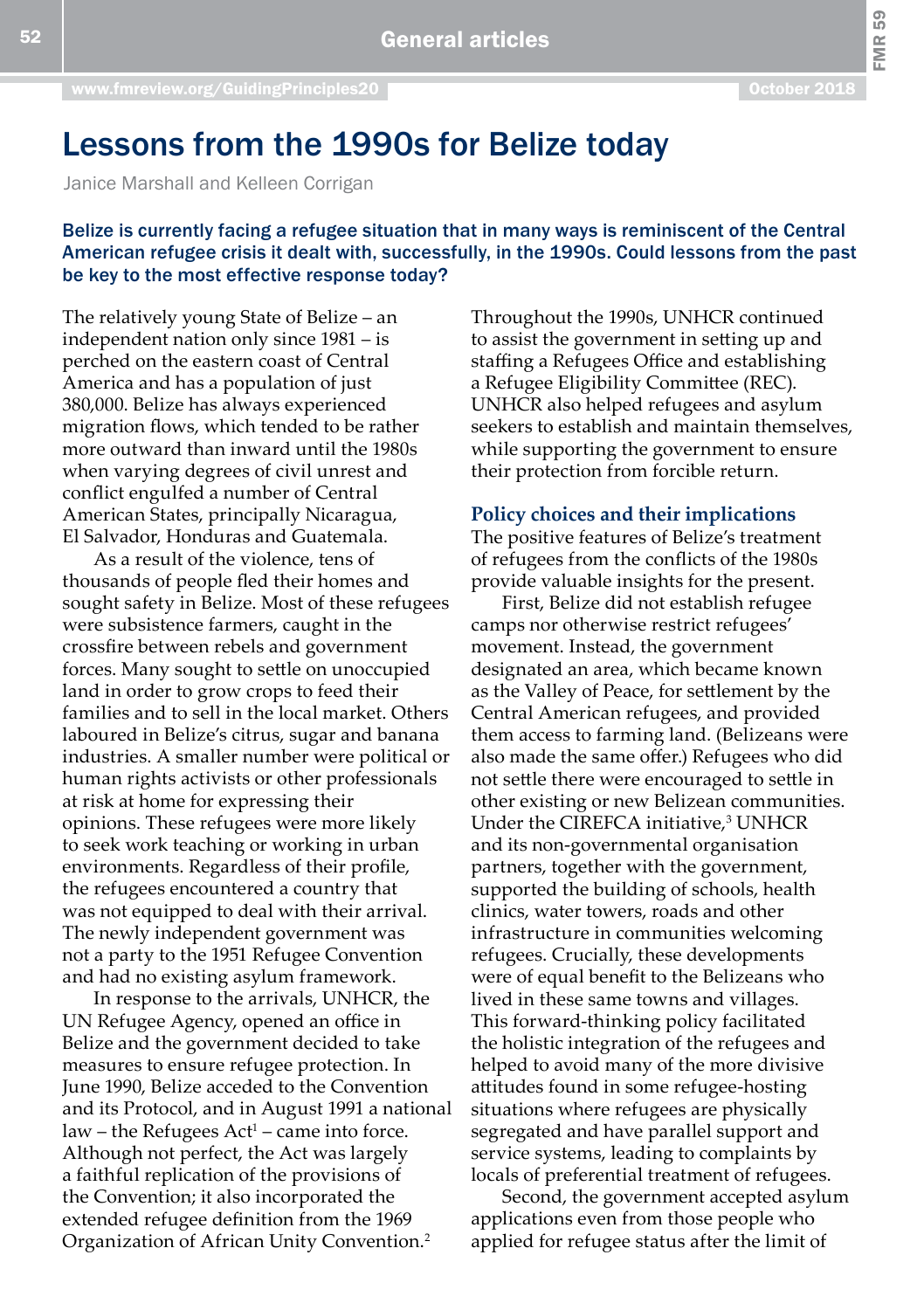FMR 59

14 calendar days specified in the Refugees Act (meaning that they processed the claims without regard to the date of entry into Belize). Furthermore, cases were judged according to the situation in the country of origin at the time the claimants arrived in Belize, as opposed to the date of adjudication. The reasoning behind this approach appeared to be twofold. Firstly, as there was no refugee law or status determination system available at the date of the refugees' arrival, it seemed unfair not to consider the situation at the date when asylum was first sought. Secondly, by the early to mid-1990s some of the refugees who had arrived in the 1980s were well established in communities, their children were attending school, and they were contributing economically and developing the agricultural base of the country; to force them to leave the country at this point would be unduly disruptive to them and to their communities.

By the time the asylum system was well established, peace was spreading in Central America. UNHCR, with the help of the international community (most notably through generous funding provided by the CIREFCA initiative), was able to offer administrative and financial help to those who wanted to repatriate, assistance to the government to ensure the smooth integration of those intending to stay in Belize, and support through resettlement to a third country for the exceedingly small numbers for whom neither of the other solutions was appropriate. In 1998, once the backlog of asylum applications was cleared, and many refugees nationalised, UNHCR closed its doors and shortly thereafter the government disbanded its REC and Refugees Office.

#### **The 2010s: a new refugee situation**

In the 2010s, new situations of conflict and violence began to flare up in El Salvador, Honduras and Guatemala, and once again thousands of people sought safety in Belize. As arrivals increased, the need for a functioning asylum system became more acute. Eventually UNHCR re-established a presence in the country and in June 2015 the government re-instituted the REC, which began reviewing asylum claims

in November that same year. In May 2016, the Refugees Department was reestablished and the government took over the registration and processing of asylum cases, with the support of UNHCR.

Despite these positive steps, the current state of refugee protection is not without its challenges. The government has discontinued its former practice of allowing all asylum seekers' claims to be adjudicated regardless of when they arrived in the country and the Refugees Act's 14-day deadline is being strictly implemented. This seems to be due to concerns about issues such as national security and the need to counteract fraudulent applications. Ironically, though, this may result in a situation of lesser security, rather than greater. Those who are unable to register by the deadline may go 'underground', making it more difficult for the government to know who is in the country and what circumstances they face. These refugees are vulnerable to exploitation by smugglers, traffickers, abusive employers or others. And when victims or witnesses of such crimes, these persons would probably fail to report them, for fear of being detained and deported. A robust asylum system – which quickly and fairly adjudicates applications – is, by contrast, widely considered to be one of the best ways to ensure protection and security of the population.

Moreover, most asylum seekers in Belize who have been able to access the process remain in prolonged limbo, without full access to rights and solutions. Since the REC began to adjudicate refugee claims in November 2015, just 15 cases (28 people) have received refugee recognition. Other cases that have been judged positively have not yet received the required ministerial confirmation. As a result, these refugees remain in a state of uncertainty, and the backlog of asylum-seeker cases continues to grow.

The effects of restrictions and delays are serious. The lack of a right to work legally, combined with the lengthy processing time for asylum adjudications, places many asylum seekers (and those outside the asylum system) in extreme vulnerability. Some parents are unable to send their children to school